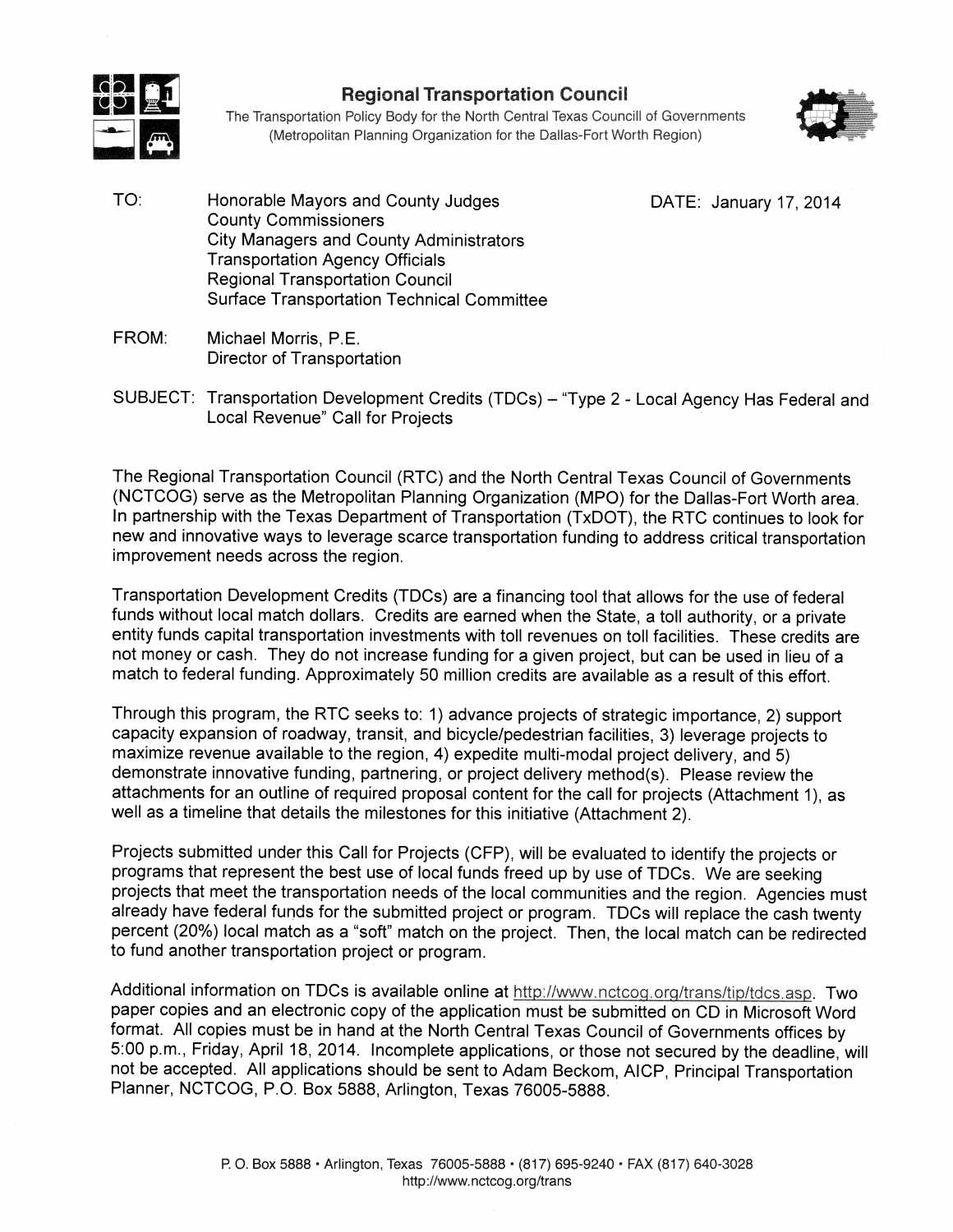### Page Two

NCTCOG must have the submitted application "in hand" at the NCTCOG offices by the April 18, 2014, application deadline. Applications that are postmarked, but not received by, the deadline do not constitute an on-time application. In addition, supplemental information will not be accepted after the application deadline. Applicants are encouraged to submit their applications far enough in advance of the submission deadline to allow NCTCOG staff to review applications for completeness especially for this call for projects. If desired, agencies can submit the enclosed "Intent to Submit" response card to NCTCOG, which entitles the agency to receive a reminder notice approximately two weeks before the deadline.

If you have questions regarding this effort, please contact Christie Gotti or Adam Beckom at 817/608-2349.

 $JP:lp$ Enclosures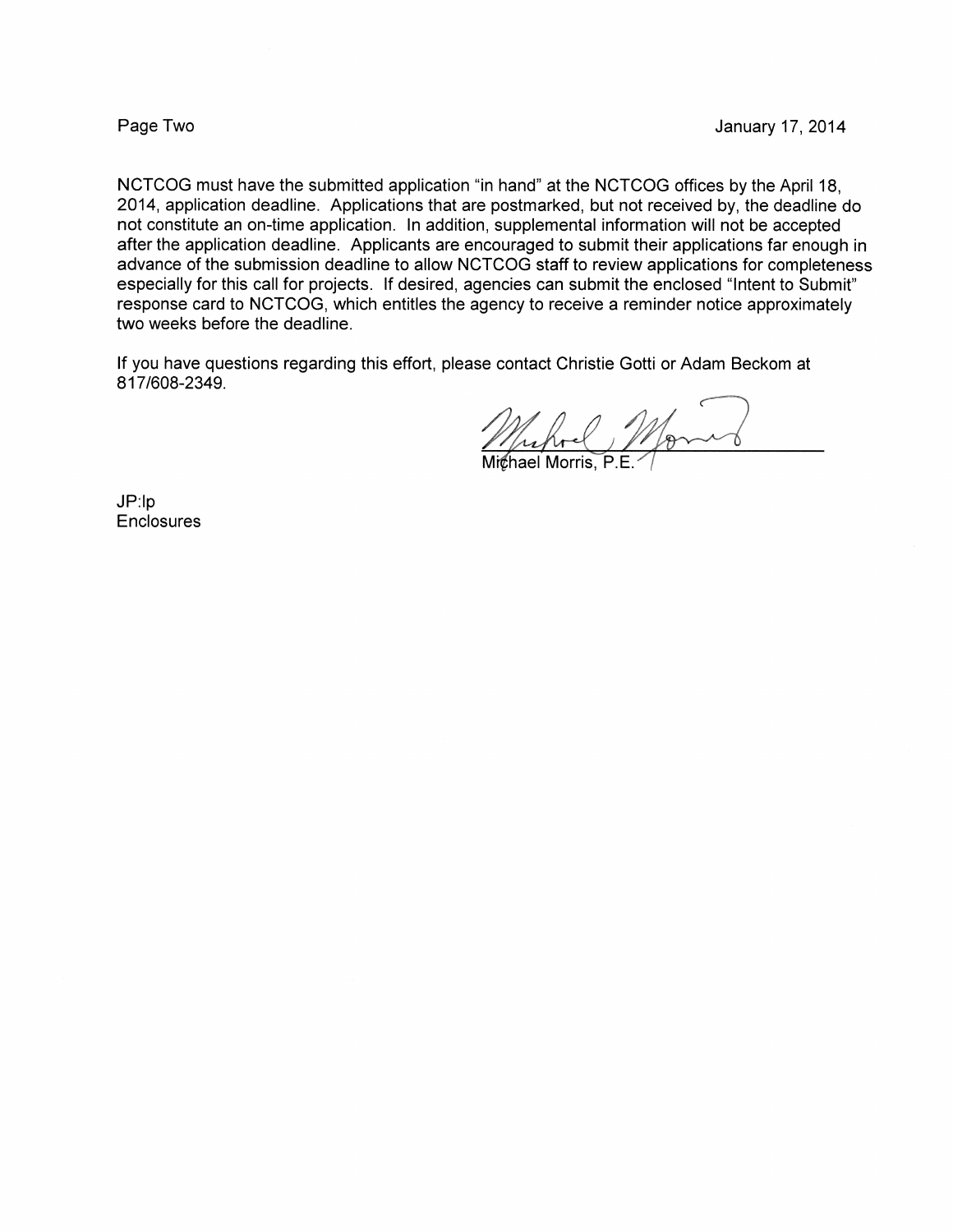## **Transportation Development Credits (TDCS) "Type 2 - Local Agency Has Federal and Local Revenue" CFP APPLICATION GUIDELINES**

Applications must include two sections. Section I should include information on the federally funded project proposed to receive the Transportation Development Credits (TDCs). Section II of the application should include information on the project that will receive the redirected local funding. Please limit the total application to a maximum of 10 pages (3-5 pages for Section I and 5-7 pages for Section II). To assist in developing your submittals, information on required elements of the application, and project eligibility are outlined below.

## **Section I: Project(s) receiving TDCs**

- TIP Code and/or Control-Section Job (CSJ) number (if an existing TIP project)
- Project name or facility
- Project Limits: Identify the beginning limit, end limit, and/or cross-street
- Project Scope: Brief description of work to be performed
- Description of how the project receiving TDCs is to be modified.
- Identify the existing federal funding source and the source of the local match to be replaced by TDCs.

**Section II:** Project(s) receiving redirected local funds

- Project name or facility
- Project Limits: Identify the beginning limit, end limit, and/or cross-street
- Project Scope: Brief description of work to be performed
- Description of how the redirected local funds will be utilized on other transportation projects.
	- o Confirm that local funds are currently available as a "liquid" asset
	- $\circ$  Tell us what is interesting and innovative about the project(s) constructed with the redirected local funds
	- o Demonstrate how the project(s) will "tell a story," considering both the project(s) receiving TDCs and the project(s) that will utilize the redirected local funds
	- o Make a case for the project(s):
		- Explain the problem
		- Demonstrate how the solution (project) addresses the problem
- Performance measures that provide analytical support showing the project(s) or program's impact
- Map to identify location of project(s)
- Photos (if applicable)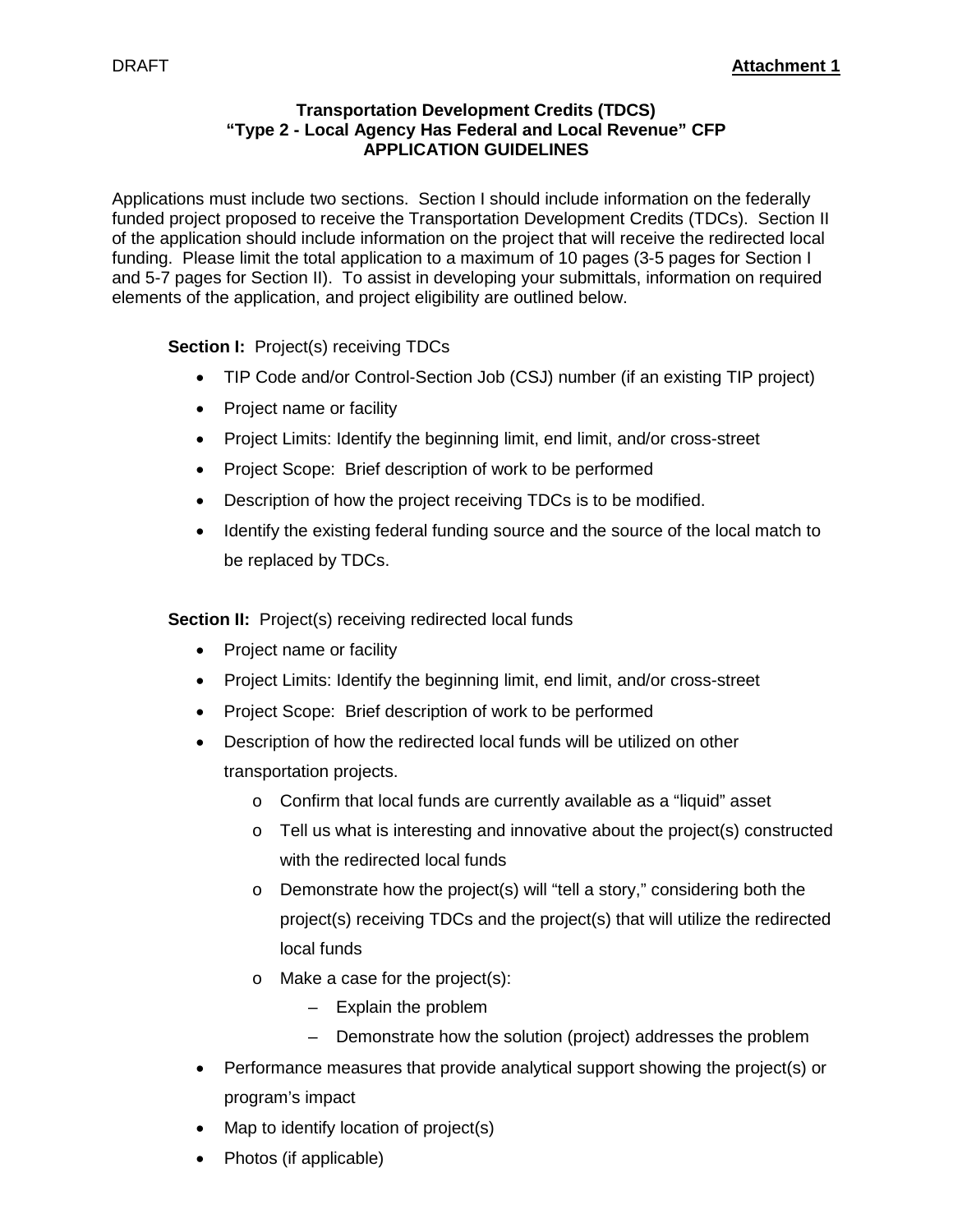## **Project selection information:**

- The project(s) to receive the redirected local funds will be evaluated based on their ability to meet the emphasis areas noted below. Examples of what is intended by the emphasis areas are provided below as bullets under each section.
	- **Demonstrates Significant Partnership:** Projects that bring agencies or modes together will receive a higher rating.
		- o Crosses jurisdictional boundaries
		- o Has joint funding participation
		- o Involves Public Private Partnerships
		- o Combines multiple modes of transportation
	- **Advances Local/Regional Goals and/or Provides Local/Regional Benefit:**  Supports a regional facility, plan, or program or provides a regional connection
		- o Is the project identified in the Congestion Management Process, General Aviation System Plan, Access North Texas, or other special plans
		- o Assists in the advancement or implementation goals of the local community or region
	- **Leverages Resources**
		- o Expands funding for transportation projects
		- o Redirected local funds represent good transportation reinvestment
	- **Strategic Importance:** How well does the project(s) advance strategic priorities?
		- o Reduce congestion
		- o Improve reliability
		- o Improve air quality
		- o Improve safety
	- **Innovation:** Does this project identify creative uses of TDCs, local and federal funding?
		- o Encourages use of alternative modes
		- o Involves innovative funding, partnerships or project delivery methods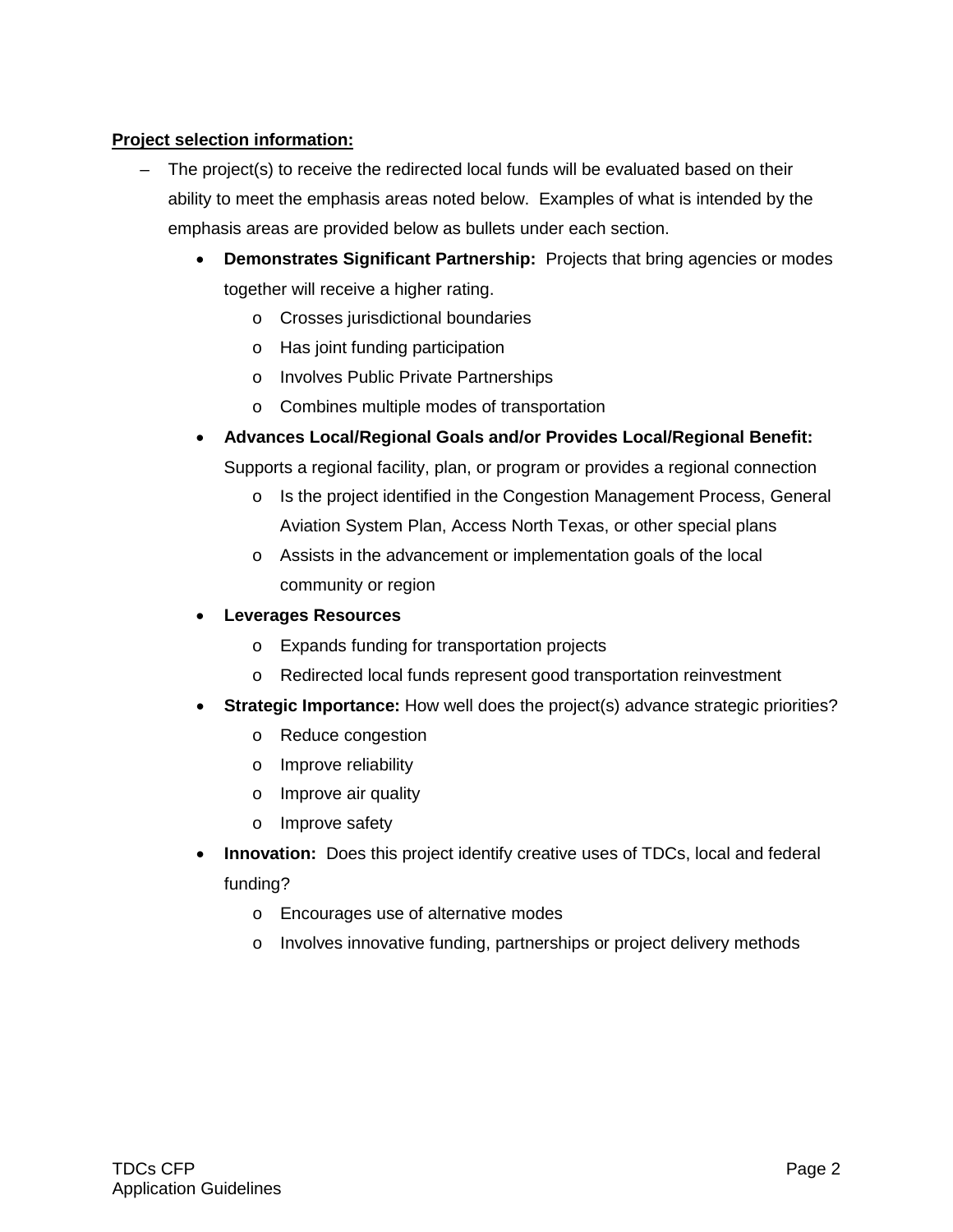## **Transportation Development Credits (TDCs) "Type 2 Local Agency Has Federal and Local Revenue" CFP PROJECT SELECTION TIMELINE**

| October 25, 2013 | <b>TDC Workshop</b>                                     |
|------------------|---------------------------------------------------------|
| January 17, 2014 | Call for Projects Announcement                          |
| April 18, 2014   | <b>Project Proposals Due to NCTCOG</b>                  |
| April - May 2014 | <b>Prepare Recommendation</b>                           |
| June 9-11, 2014  | Public Meetings - Draft Recommendations                 |
| June 27, 2014    | STTC Meeting (Information Item) – Draft Recommendations |
| July 10, 2014    | RTC Meeting (Information Item) - Draft Recommendations  |
| July 25, 2014    | STTC Meeting (Action Item) - Final Recommendations      |
| August 14, 2014  | RTC Meeting (Action Item) - Final Recommendations       |
| November 2014    | Inclusion in TIP/STIP                                   |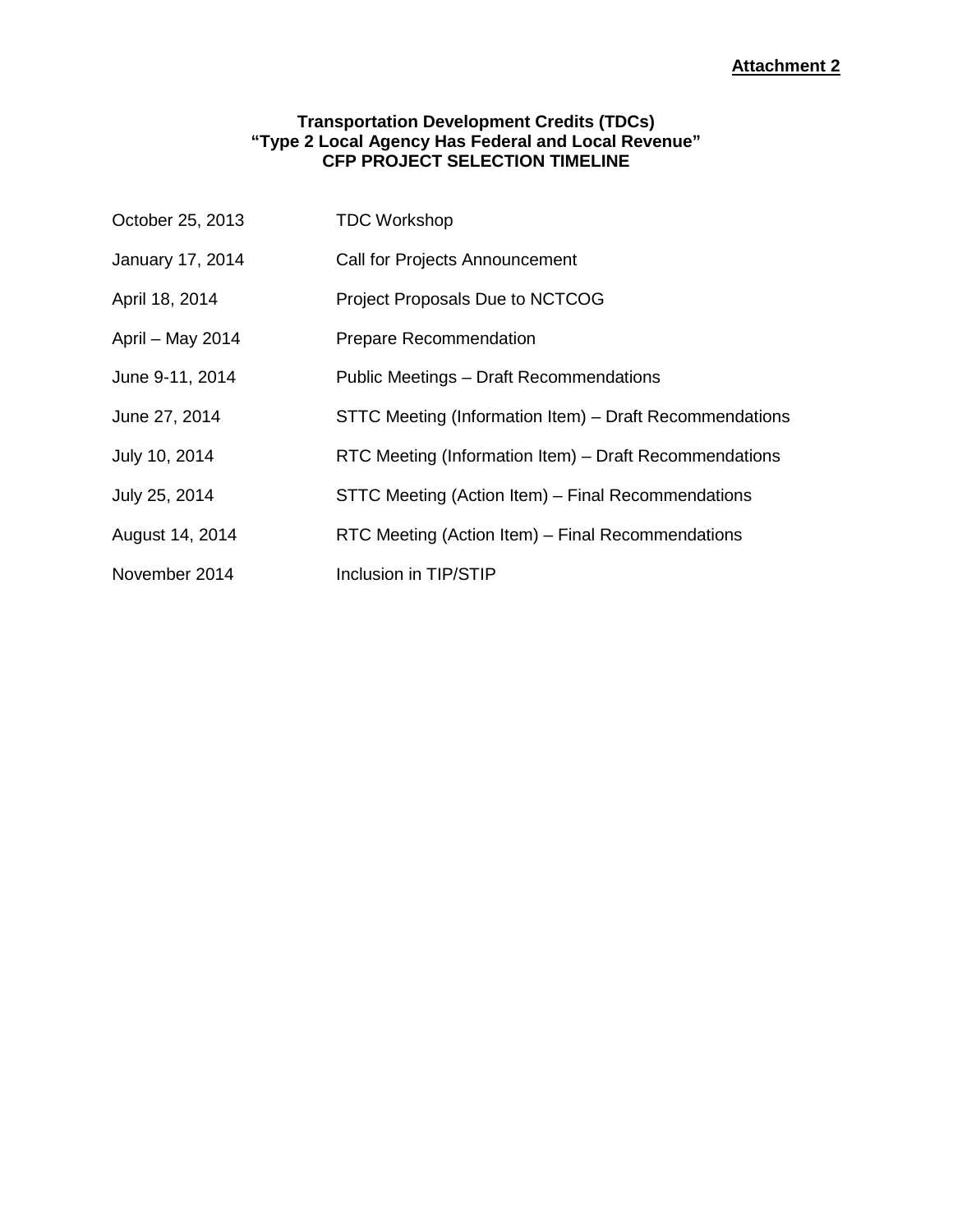# **Transportation Development Credits "Type 2— Local Agency Has Federal and Local Revenue" Call For Projects**

Intent to Submit

Please be advised that the agency listed below intends to submit candidate projects for the **Transportation Development Credits "Type 2—Local Agency Has Federal and Local Revenue" Call for Projects**. I understand that projects submitted for funding under this program must be received in the NCTCOG offices by **5:00 p.m., Friday, April 18, 2014.** I also understand that, according to the RTC bylaws, late or incomplete applications will not be accepted, and no supplemental information will be accepted after the deadline. Please send a reminder notice to me at the address below two weeks in advance of the application deadline.

| Name:    | Title: |        |           |
|----------|--------|--------|-----------|
| Agency:  |        |        |           |
| Address: |        |        |           |
| City:    |        | State: | Zip Code: |